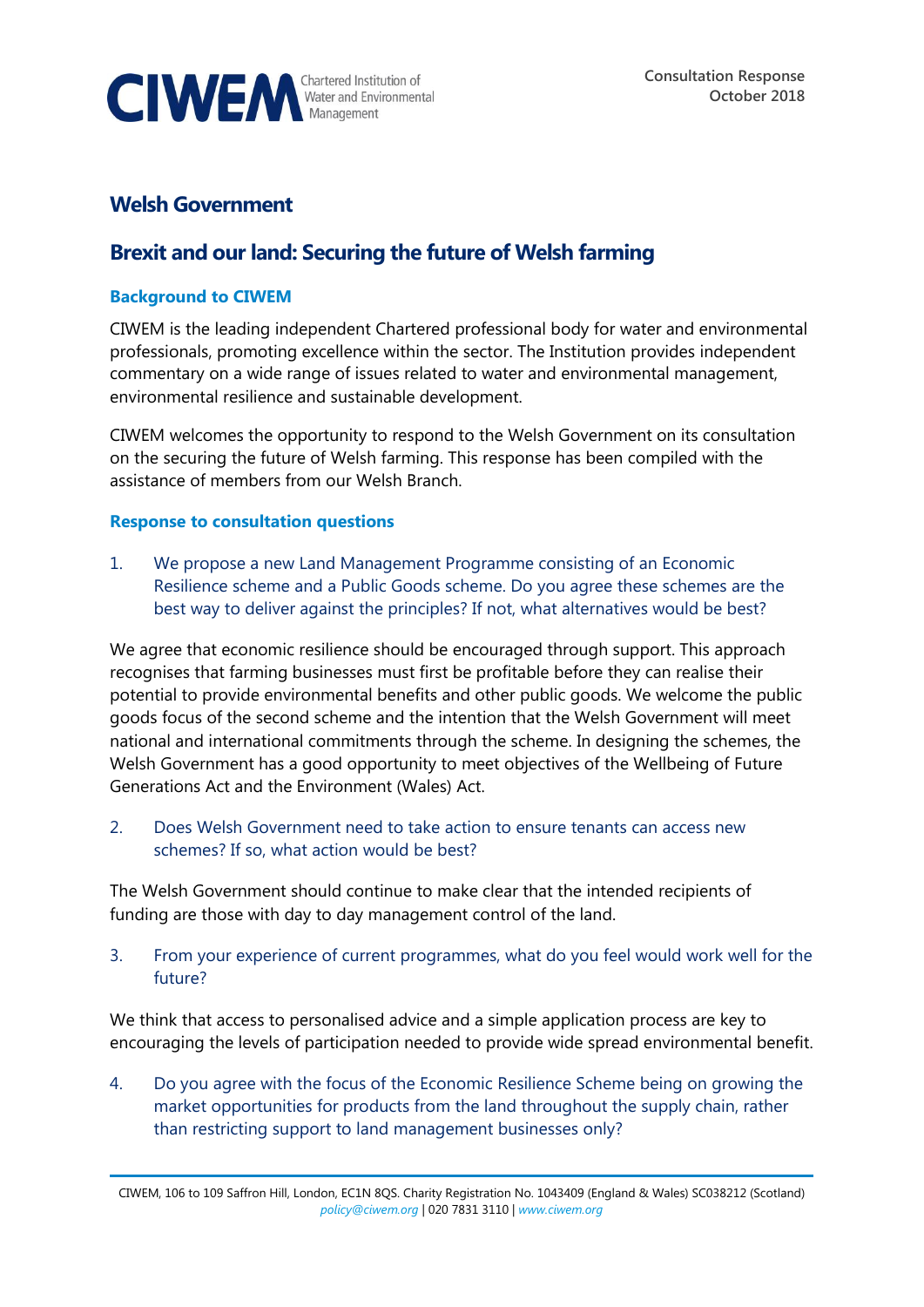We agree with this focus as without the growth of supply chain opportunities farm businesses would be less able to reduce dependence on subsidies. Ensuring that famers remain able to continue producing food is important for Wales's food security and, from a social perspective, for supporting farmers personal identities as food producers.

## 5. Are the five proposed areas of support the right ones to improve economic resilience? Are there any areas which should be included but currently are not?

We believe focus in the five proposed areas will help improve economic resilience. We welcome the focus on appropriate use of natural resources, circular economy and carbon footprint reduction seen in paragraph 5.29. As part of improving productivity it is important that the true value of natural resources used are considered in productivity calculations. Valuation of natural resources is an area that would benefit from development, within this we accept and support that some natural resources cannot, and should not, be valued in financial terms.

6. Of the five proposed areas for support, which are the priorities, both in terms of funding, and the sequence of delivery? For example, are certain measures needed in advance of others?

Effective risk management, area four, may be the most important priority initially. Around 90% of Welsh food and drink exports are sold to countries in the single market, as highlighted in the consultation. The UK has yet to complete its EU exit negotiations and then agree trade deals. As a result, the impacts of Brexit remain uncertain at present, making risk management for resilience important.

It will be very important to ensure that profitable businesses are able to remain profitable over the transition period. This will benefit the industry, local communities and environment. The environment will suffer where land managers do not have sufficient funds to undertake activities to benefit the environment which may be viewed as non-essential, as opposed activities that are necessary to earn income. Effective risk management will also help meet one of the key aims within the consultation of keeping land managers on the land, recognising that wider benefits from land cannot be delivered in the long term without managers assistance.

Knowledge exchange, skills and innovation, area five, will be key to effective risk management and for the delivery of increased productivity, area two. An increased focus on sustainable resource use, circular economy and carbon footprint reduction, within area two, may in turn open up new market opportunities where such factors are important to businesses for corporate social responsibility or to consumers and therefore buyers in the supply chain.

7. Should we be investing in people, for example to bring in new ideas, skills and people into land management and the supply chain in Wales? If so, how should we look to do this?

Encouraging new talent into the industry and the further development of existing talent will be beneficial in improving innovation which can contribute towards meeting all five areas. In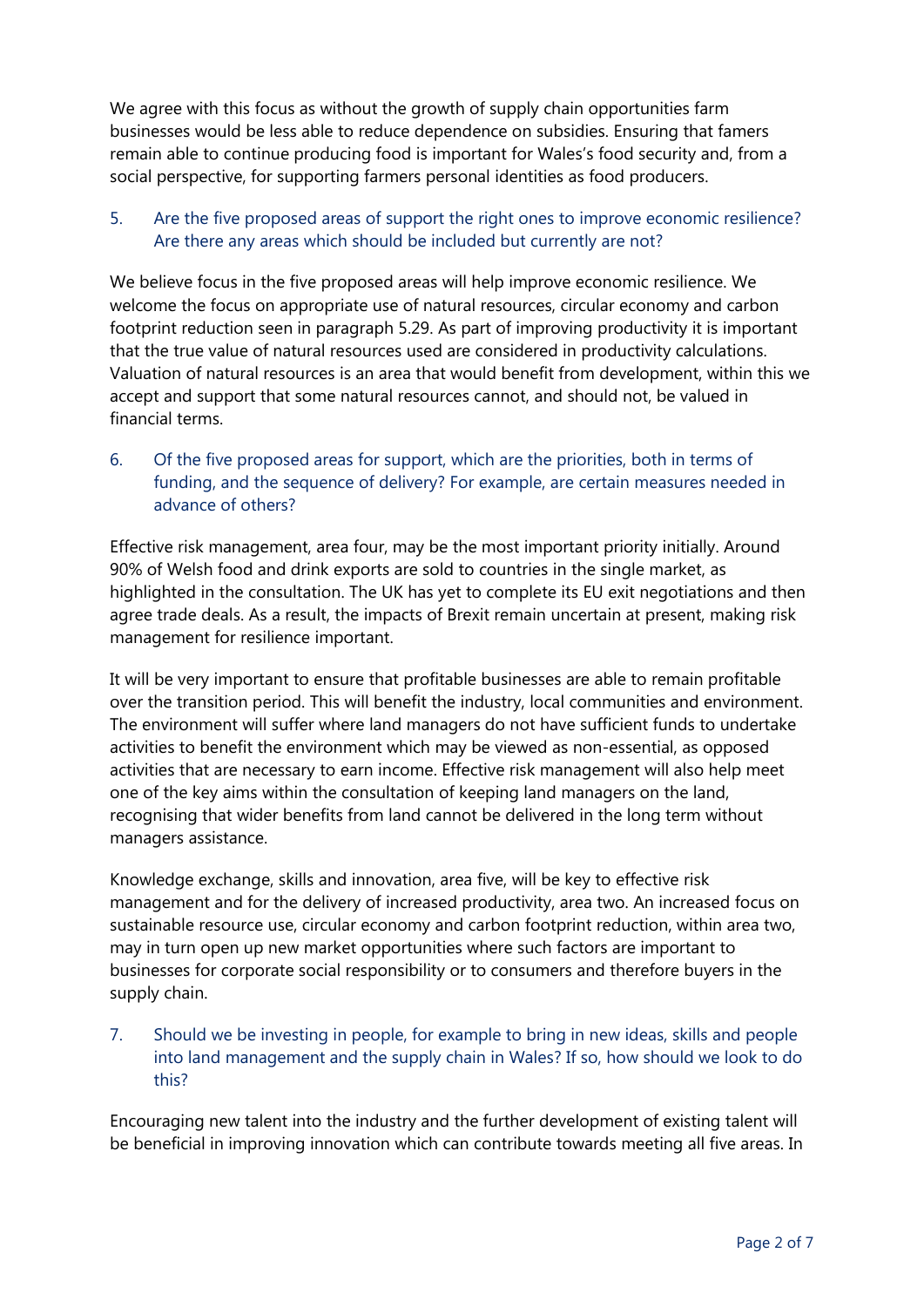developing further skills within the industry continued knowledge exchange is essential. We are aware that farmer to farmer knowledge exchange yields the best results in terms of management changes. This is perhaps because effective solutions are often demonstrated rather than simply discussed.

In encouraging individuals with diverse backgrounds into the food and farming sector the first step should be to widely engage the public in understanding the links between farming, food supply, landscape management, and wellbeing. There may be a role for more land based education initiatives for school aged children and young adults to encourage uptake of higher education options, as well as produce more informed consumers to drive sustainable future market trends.

There are already a number of appropriate higher level educational courses open to those wishing to join the profession, though the link with wellbeing may be under addressed currently with it only recently becoming more formally recognised as a significant factor.

## 8. We have set out our proposed parameters for the public goods scheme. Are they appropriate? Would you change anything? If so, what?

Within parameter three we note that existing options must be taken up, we believe that it is good to protect existing natural resources. We are however concerned that potential options could create features then classed as existing options without farmers considering this impact or that farmers avoid these options for fear that the feature would then be protected through preventing entry to a future scheme if it were not included. For example, habitat resilience actions creating habitat features. We would like to see environmental measures implemented long term, but we think farmers should be made aware of this potential outcome so that the can consider where they place long term options. If farmers are put off taking measures any potential benefit, short or long term, is lost.

In relation to parameter five, we would like to highlight that some changes are best upkept by reduced or a lack of management activity. We believe additionality should focus only on the benefit options provide not the level of management activity required.

9. This scheme is meant to offer land managers the opportunity to access a significant new income stream as the BPS comes to an end. How could we improve what is being proposed to attract land managers whilst still achieving our vision and objectives?

It will be important that payments are of a reasonable quantum and are prompt. We welcome the proposed approach of paying an appropriate value rather than compensation for input costs. It will also be important that farmers are offered support through the application process, which should be as simple as possible, and through personalised advice.

Payment by delivery may cause issues where farmers follow advisors' recommendations, incurring costs, but results do not materialise leaving farmers in a worse position financially. We therefore welcome the proposed approach to "only include public goods in the scheme for which there is an evidence-based connection between land management actions and the delivery of a specified outcome" as a way of minimising risk for farmers.

### 10. Are there any other public goods which you think should be supported? If so, why?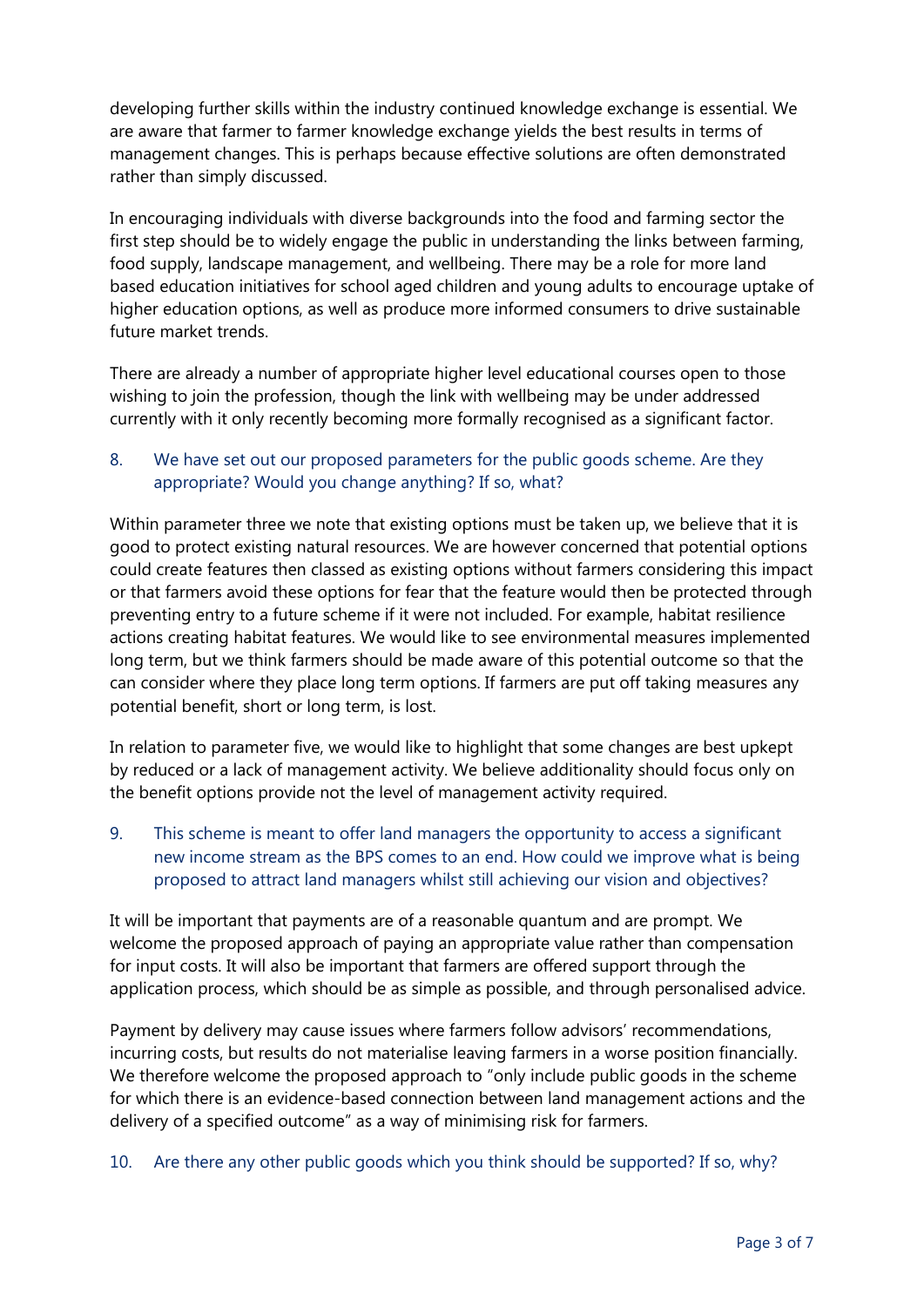There are no further public goods we think should be delivered by the scheme. We recognise that animal welfare and food are considered public goods by some but believe that these might be more effectively delivered through regulation and market incentives.

11. A number of public goods could potentially take several years, sometimes decades, to be fully realised. e.g. carbon sequestration through broad leaf trees. To deliver on these, land managers may need to enter into a long term contract. How do you see such agreements working? What do you see as the benefits or disadvantages to such agreements?

We believe that long term management options will require an initial payment and ongoing payments. It is important that farmers see a short term benefit to adopting long term management agreements. Long term agreements limit flexibility so may generally be seen as less desirable than short term agreements, unless options on the land involved in the option were anyway limited.

An initial payment should provide an incentive to sign up to the option as well as supporting initial set up costs. Annual payments should cover maintenance costs. Once value from the scheme can be measured, payments should be based on the value of the measured benefit less the set up and maintenance costs paid earlier to facilitate cash flow.

Long term agreements can raise issues where land is not owner occupied particularly where the owner intends to sell or ownership of the land is passed on in another way, for example through inheritance. Tenants may be able to sign up to long term agreements where landlords agree. Landlords may be able to negotiate entry to agreements with tenants or reserve the right to enter into long term agreements. When selling land, the seller cannot guarantee the future actions of the buyer, though they can require the buyer to pay any penalties for non-compliance with scheme conditions as a condition of sale. The introduction of conservation covenants, to be accessible to all parties, may be a useful way of allowing a present landowner to bind future land owners to abide by positive management requirements.

12. A collaborative approach to delivering public goods may in some instances provide better value for money than isolated activity. How could the scheme facilitate this approach? How could public and private bodies contribute to such partnerships?

We agree that collaboration is both desirable and necessary to improve the provision of environmental benefits at a wide scale. However, we disagree with the proposed approach of only engaging one farmer in a landscape in the design of a scheme that other farmers can then sign up to.

Taking learning points from the Catchment Based Approach in England, which has published a [2017 review,](https://catchmentbasedapproach.org/images/2017/CaBA-Monitoring-and-Evaluation-Full--Report-2017.pdf) we see that collaboration provides the best benefit when everyone is involved and feels their voice is heard. This allows the extent of relevant issues to be fully explored and for a variety of innovative solutions to be offered and discussed with all parties agreeing to the course of action to be taken. One farmer should not speak for all other farmers in the region this will limit innovation and buy in from others.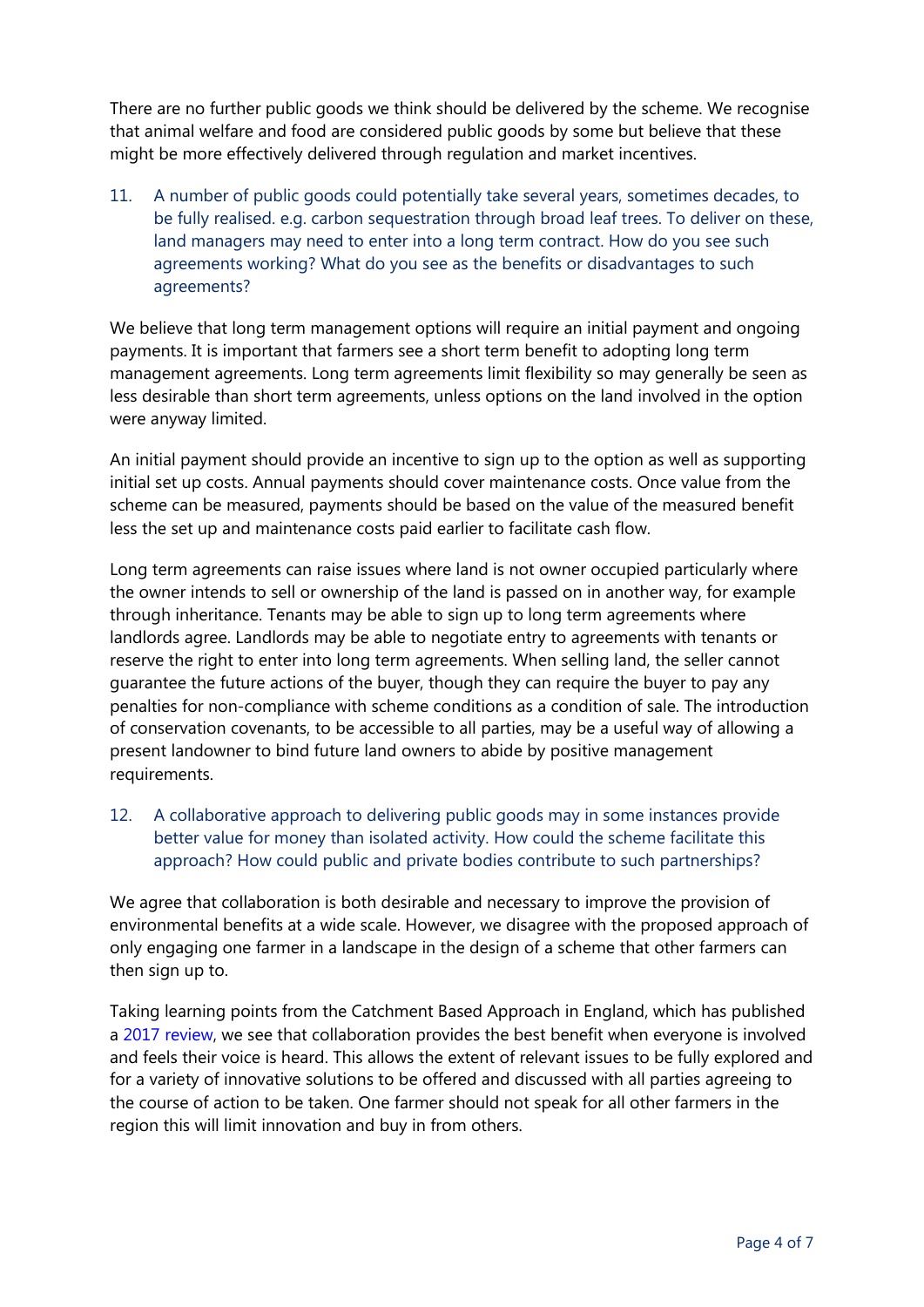The catchment based approach also brings in other stakeholders so that different priorities within the catchment can be balanced. This also facilitates access to alternative funding sources.

13. Some actions can deliver multiple public goods in the same location. For example, peat bog restoration can have benefits for carbon sequestration and flood risk reduction. However, some locations could be suitable for multiple public goods from different activities. For example, one location may be suitable to either plant trees for carbon sequestration, or to revert to wetland for biodiversity. How could locations for single, multiple or competing benefits be prioritised?

Mapping could help determine preferred land use. For example, many sites may be suitable for tree planting but fewer for wetland restoration so the preferred use for a site that can deliver both might be wetland restoration. Other factors that should also be considered include local needs and evidence as to the effectiveness of interventions. Where proposed changes would affect the hydrology of an area their impact on the wider catchment should be examined.

Changes made for biodiversity value should consider how best to support the desired species. This may include controlling alien species and other threats such as chemical use. It is particularly important that pollinators such as bees are protected as pollination is important for food production.

Ultimately farmers will decide how they want to use their land by considering what options fit in best with the rest of their system, the impact options have on flexibility of future land use and whether the payment levels for suitable options make the change economic.

14. Given that support for the delivery of public goods will be a new approach in Wales, there will be a requirement for a significant amount of training and advice for the sector. How best could this training and advice be delivered? Which areas of the sector need the most attention?

Farm advisors, whether Government employed or land agents, will need training in identifying ecosystem opportunities stemming from natural capital. Training on how to value these benefits will also be necessary.

Independent ecosystem service assessors who have the task of identifying whether benefit has been delivered will require training. It would also be good for farmers to be able to identify whether benefit is being delivered so that they can make more informed choices when reviewing their management practices.

15. Private investment in the purchase of public goods is already happening, but at a relatively small scale. How could the new scheme promote greater involvement from the private sector? What are the barriers to this type of investment?

The Government should only pay for truly public goods. Where a potential purchaser can be identified those goods should not be covered by schemes. This will prevent private businesses, who might otherwise be willing to pay, from securing those goods free of charge and so will help define where operation of a private market would be desirable.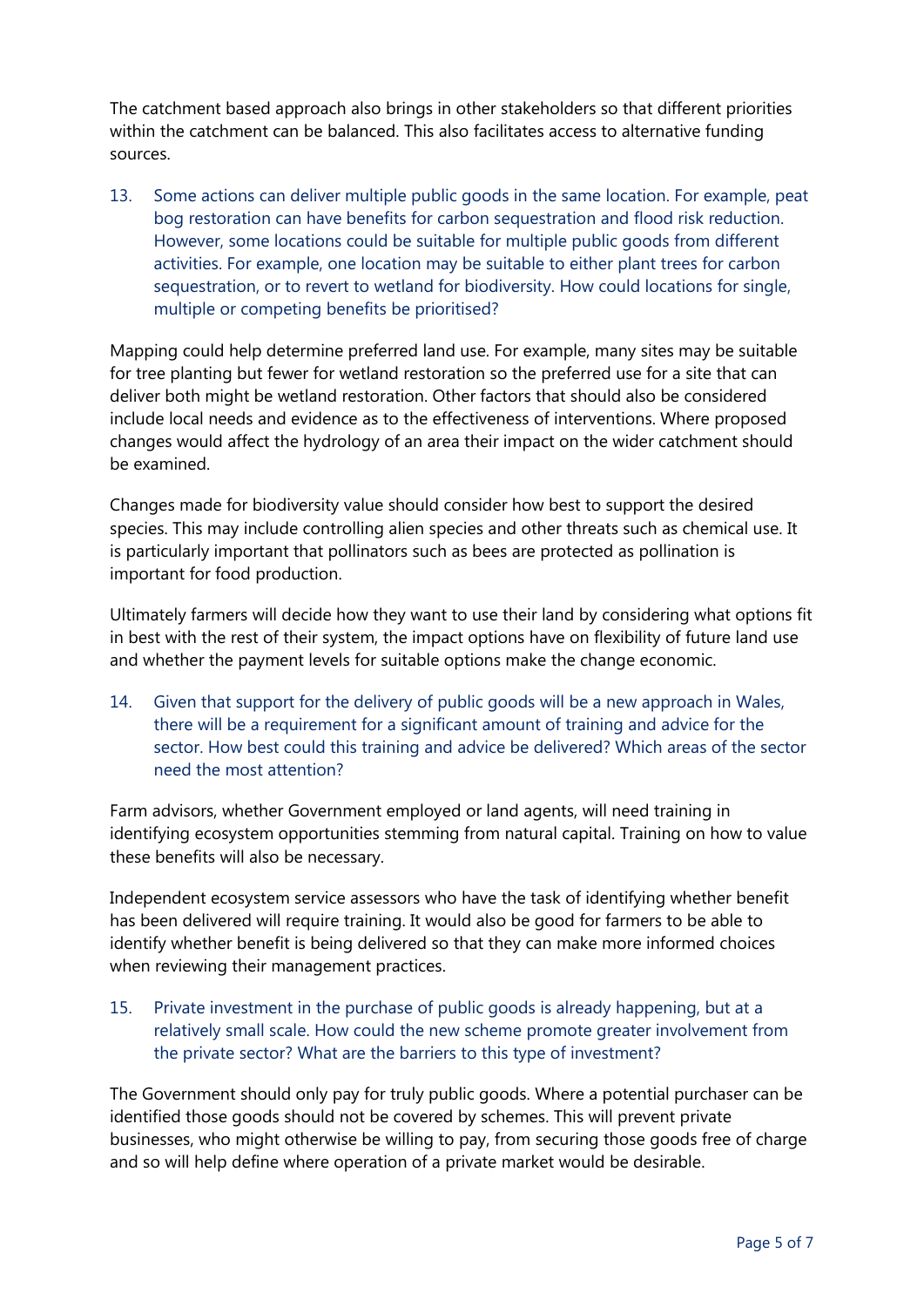The two main barriers to the development of a payments for ecosystems services market are lack of valuation certainty and lack of a suitable legal mechanism to facilitate long term positive management obligations.

To help facilitate growth of a private market we ask the Government to consider; researching and promoting valuation methods, acting as a first loss investor in flagship projects, introducing conservation covenants that can be used widely rather than only by responsible bodies as defined in the [2014 Law Commission report,](https://www.lawcom.gov.uk/project/conservation-covenants/) and addressing the current lack of suitable metrics for delivery.

### 16. What are your comments on the phased transition period and our ambition to complete the changes by 2025?

We believe that the proposed transition period is reasonable. We welcome the intention to introduce the new schemes as the old ones are phased out. This should help ensure that farmers remain profitable, which is an important factor in avoiding creation of an environmental deficit during the transition.

We note the approach to splitting funding between the two schemes, focusing on the Economic Resilience scheme in the short term with a switch to a focus mainly on the Public Goods scheme in the long term. We welcome this as a pragmatic approach that will help ensure that farmers remain in business by adapting to economic uncertainty in the face of Brexit and will support regulatory compliance delivering a strong baseline. We believe that farmers can provide most environmental benefit through providing ecosystem services under the Public Goods scheme so support for the Public Goods scheme should comprise the major part of the funding envelope in the long term.

### 17. What is the most appropriate way to phase out the Basic Payment Scheme to start implementation of the new schemes?

The most appropriate way to encourage all farmers to prepare for the cessation of direct payments is to make proportional reductions to all claimants' payments over the whole of the transition period. Making reductions to large claimants' payments only results in a cliff edge reduction for smaller claimants later in the transition, which claimants may find more difficult to manage.

### 18. How can we simplify the current administration and delivery of the Basic Payment Scheme during the phased transition period?

In our response to the English consultation we suggested that it would be appropriate to remove the three crop rule as it has not provided environmental benefit. Given that much of Wales's farming is livestock enterprises this may provide limited benefit. However, it may still be worth removing so that the rule does not need to be enforced on arable farms.

Similarly, if there are other rules that are not providing much benefit they should be reviewed with the intention of removing them if the administrative burden outweighs the benefits provided.